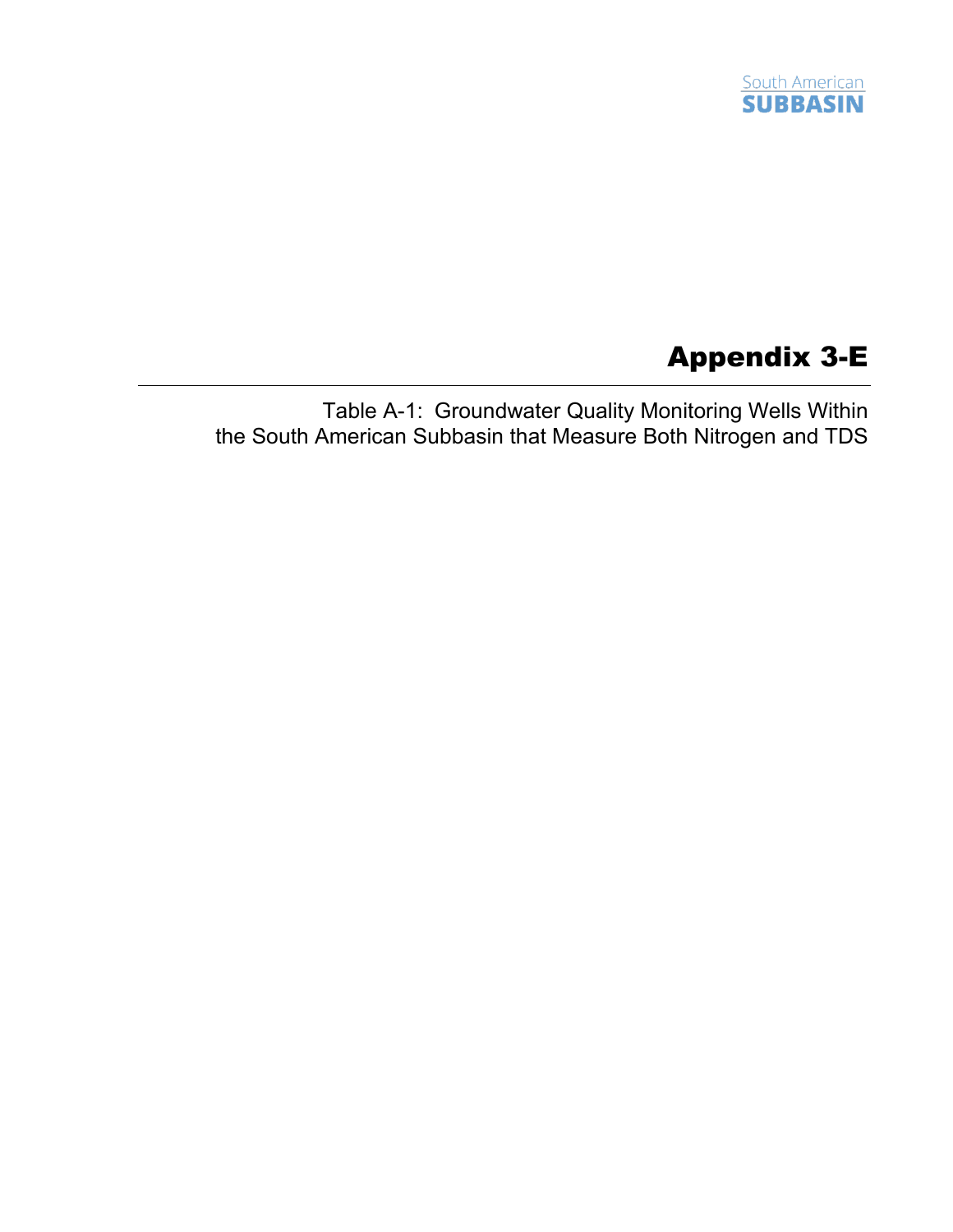## **Appendix 3-E**

|                          | <b>Facility or Water</b><br><b>System Name</b> | <b>GSA</b>  | Well<br><b>Depth</b> | <b>Formation</b> | <b>Nitrate Measurements</b> |            |                   | <b>TDS Measurements</b> |           |                   |
|--------------------------|------------------------------------------------|-------------|----------------------|------------------|-----------------------------|------------|-------------------|-------------------------|-----------|-------------------|
| <b>WELL ID</b>           |                                                |             |                      |                  | From                        | <b>To</b>  | $#$ of<br>records | From                    | To        | $#$ of<br>records |
| 3400101-001              | <b>Hood Water</b><br>Maintenance Dist          | ND          | 60                   | Alluvium         | 3/21/2001                   | 11/13/2018 | 9                 | 2/19/2008               | 2/11/2020 | 3                 |
| 3400173-001              | Northgate 880 (SWS)                            | ${\rm ND}$  | 284                  | Laguna           | 7/26/2001                   | 2/3/2020   | 15                | 5/24/2001               | 2/27/2007 | $\mathfrak{Z}$    |
| 3410020-009              | City of Sacramento<br>Main                     | <b>SCGA</b> | 91                   | Laguna           | 11/16/1988                  | 2/4/2020   | 23                | 11/16/1988              | 2/4/2020  | 13                |
| 3410029-002              | SCWA-<br>Laguna/Vineyard                       | <b>SCGA</b> | 176                  | Laguna           | 2/21/1991                   | 2/13/2020  | 26                | 2/21/1991               | 2/13/2020 | 9                 |
| 3410029-016              | SCWA-<br>Laguna/Vineyard                       | <b>SCGA</b> | 150                  | Laguna           | 7/1/1988                    | 2/10/2020  | 24                | 7/1/1988                | 2/10/2020 | 9                 |
| 3410029-024              | SCWA-<br>Laguna/Vineyard                       | <b>SCGA</b> | 232                  | Laguna           | 8/26/2002                   | 5/10/2018  | 16                | 8/26/2002               | 5/22/2014 | 5                 |
| 3410029-025              | SCWA-<br>Laguna/Vineyard                       | <b>SCGA</b> | 252                  | Laguna           | 3/21/2001                   | 5/14/2019  | 17                | 3/21/2001               | 5/22/2014 | 6                 |
| 3410029-029              | SCWA-<br>Laguna/Vineyard                       | <b>SCGA</b> | 153                  | Laguna           | 10/25/2001                  | 2/13/2020  | 17                | 10/25/2001              | 2/13/2020 | $\tau$            |
| 3410033-006              | Florin County Water<br>District                | <b>SCGA</b> | 127                  | Laguna           | 7/13/1990                   | 3/19/2019  | 48                | 7/13/1990               | 6/13/2019 | 10                |
| 3901216-001              | Unknown                                        | ND          | 292                  | Laguna           | 5/22/2002                   | 2/12/2018  | 9                 | 5/22/2002               | 2/16/2017 | $\overline{4}$    |
| L10004137499-<br>$MW-11$ | L &D Landfill                                  | <b>SCGA</b> | 136                  | Laguna           | 11/11/2009                  | 8/20/2019  | 14                | 5/13/2009               | 8/20/2019 | 16                |
| L10004137499-<br>$MW-19$ | L &D Landfill                                  | <b>SCGA</b> | 100                  | Laguna           | 12/14/2010                  | 11/6/2019  | 8                 | 5/12/2009               | 11/6/2019 | 17                |
| L10004137499-<br>$MW-21$ | L &D Landfill                                  | <b>SCGA</b> | 100                  | Laguna           | 5/12/2009                   | 8/19/2019  | 18                | 5/9/2011                | 8/19/2019 | 11                |
| L10004137499-<br>$MW-23$ | L &D Landfill                                  | <b>SCGA</b> | 100                  | Laguna           | 5/12/2009                   | 5/21/2019  | 15                | 5/5/2010                | 8/19/2019 | 17                |
| L10004137499-<br>$MW-24$ | L &D Landfill                                  | <b>SCGA</b> | 100                  | Laguna           | 5/13/2009                   | 5/21/2019  | 14                | 5/14/2012               | 11/7/2019 | 10                |
| L10004137499-<br>MW-29   | L &D Landfill                                  | <b>SCGA</b> | 90                   | Laguna           | 5/6/2010                    | 11/6/2019  | $\tau$            | 5/15/2012               | 5/22/2019 | 5 <sup>5</sup>    |

**Table A-1:** Groundwater quality monitoring wells within the South American Subbasin that measure both nitrate and TDS.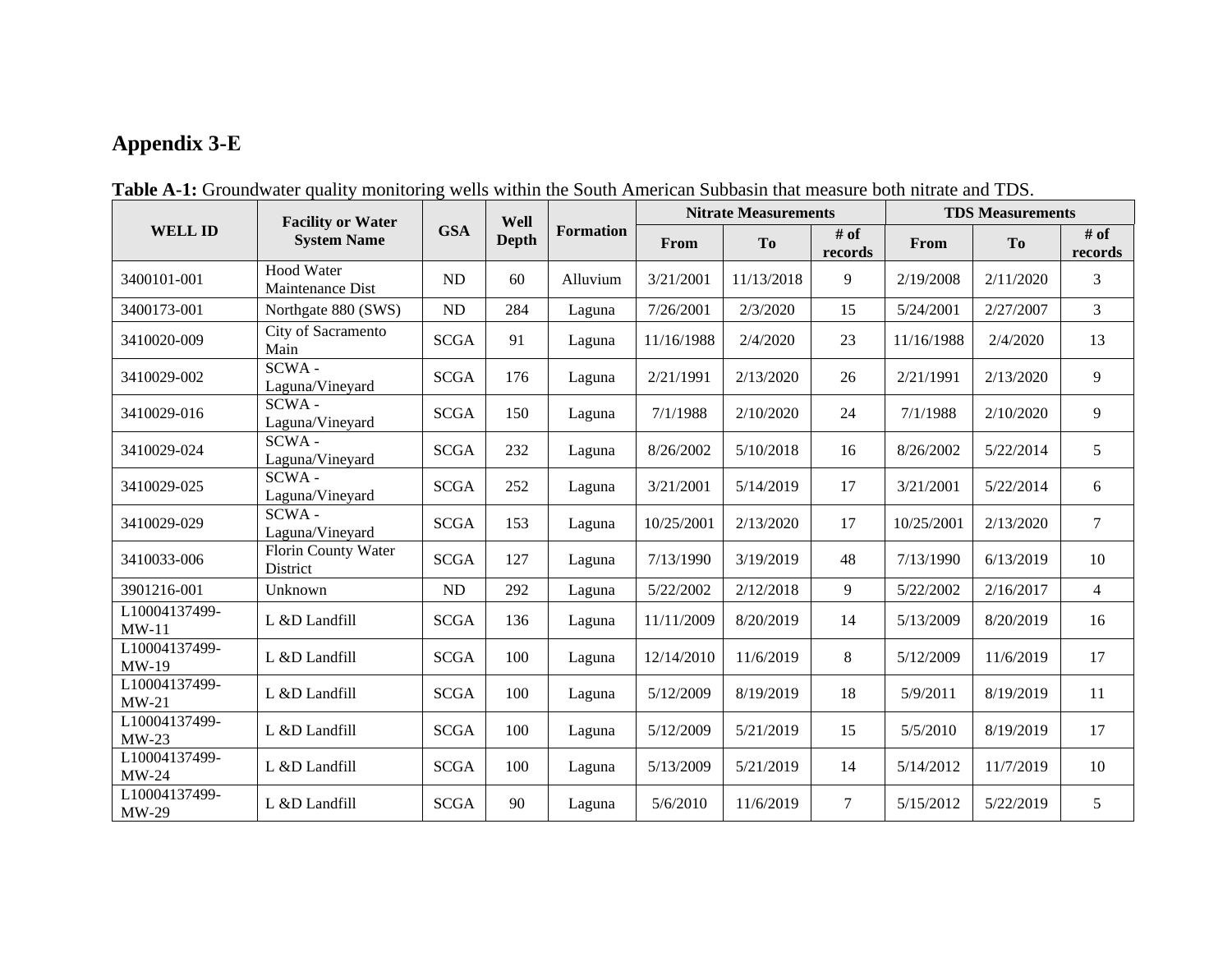|                            | <b>Facility or Water</b><br><b>System Name</b> | <b>GSA</b>  | Well<br>Depth | <b>Formation</b> | <b>Nitrate Measurements</b> |            |                   | <b>TDS Measurements</b> |                |                 |
|----------------------------|------------------------------------------------|-------------|---------------|------------------|-----------------------------|------------|-------------------|-------------------------|----------------|-----------------|
| <b>WELL ID</b>             |                                                |             |               |                  | From                        | <b>To</b>  | $#$ of<br>records | From                    | T <sub>o</sub> | # of<br>records |
| L10004137499-<br>$MW-5$    | L &D Landfill                                  | <b>SCGA</b> | 91            | Laguna           | 5/7/2010                    | 5/24/2019  | 12                | 5/15/2009               | 11/8/2019      | 17              |
| L10004137499-<br>$MW-8$    | L &D Landfill                                  | <b>SCGA</b> | 120           | Laguna           | 5/7/2010                    | 11/6/2019  | $\tau$            | 5/7/2010                | 5/22/2019      | 9               |
| L10005519750-<br>$MW-D$    | Unknown                                        | <b>SCGA</b> | 48            | Laguna           | 5/5/2014                    | 12/10/2019 | 8                 | 5/5/2014                | 12/10/2019     | $\tau$          |
| L10005519750-<br>$MW-E$    | Unknown                                        | <b>SCGA</b> | 60            | Laguna           | 5/5/2014                    | 12/10/2019 | 5                 | 5/5/2014                | 12/10/2019     | 5               |
| L10005519750-<br>$MW-G(S)$ | Unknown                                        | <b>SCGA</b> | 59            | Laguna           | 5/6/2014                    | 12/10/2019 | $\tau$            | 5/6/2014                | 12/10/2019     | 9               |
| L10008601447-<br>$EW-1$    | Elk Grove Class III<br>Landfill                | <b>SCGA</b> | 75            | Laguna           | 8/6/2013                    | 6/7/2019   | 9                 | 10/28/2014              | 6/7/2019       | 6               |
| L10008601447-<br>$EW-4$    | Elk Grove Class III<br>Landfill                | <b>SCGA</b> | 120           | Laguna           | 8/28/2013                   | 9/17/2019  | 11                | 6/11/2014               | 6/6/2019       | 5               |
| L10008601447-<br>$MW-12$   | Elk Grove Class III<br>Landfill                | <b>SCGA</b> | 122           | Laguna           | 5/2/2013                    | 9/17/2019  | 8                 | 6/11/2014               | 9/17/2019      | $\tau$          |
| L10008601447-<br>$MW-13$   | Elk Grove Class III<br>Landfill                | <b>SCGA</b> | 130           | Laguna           | 9/25/2014                   | 9/19/2019  | 13                | 9/25/2014               | 9/19/2019      | 12              |
| L10008601447-<br>$MW-2$    | Elk Grove Class III<br>Landfill                | <b>SCGA</b> | 134           | Laguna           | 5/6/2013                    | 6/5/2019   | $\tau$            | 9/5/2013                | 9/19/2019      | 12              |
| L10008601447-<br>$MW-3$    | Elk Grove Class III<br>Landfill                | <b>SCGA</b> | 125           | Laguna           | 2/22/2013                   | 9/18/2019  | 9                 | 2/22/2013               | 9/18/2019      | 9               |
| L10008601447-<br>$MW-6$    | Elk Grove Class III<br>Landfill                | <b>SCGA</b> | 121           | Laguna           | 5/2/2013                    | 6/10/2019  | $\tau$            | 5/2/2013                | 9/17/2019      | 10              |
| L10008601447-<br>$MW-8$    | Elk Grove Class III<br>Landfill                | <b>SCGA</b> | 125           | Laguna           | 5/2/2013                    | 9/16/2019  | 9                 | 5/2/2013                | 9/16/2019      | 6               |
| L10008601447-<br>$MW-9$    | Elk Grove Class III<br>Landfill                | <b>SCGA</b> | 176           | Laguna           | 5/2/2013                    | 7/10/2019  | 6                 | 9/17/2013               | 6/5/2019       | 5               |
| 3400125-001                | Freeport Marina                                | <b>SCGA</b> | $\Omega$      | $\mathbf{r}$     | 3/13/2001                   | 3/14/2019  | 19                | 7/14/2005               | 3/14/2019      | 5               |
| 3400375-001                | <b>Slavic Missionary</b><br>Church Inc         | <b>SCGA</b> | 300           | Mehrten          | 7/9/2003                    | 3/8/2019   | 14                | 6/8/2012                | 6/8/2012       | $\mathbf{1}$    |
| 3410010-002                | Cal Am - Suburban<br>Rosemont                  | <b>SCGA</b> | 350           | Mehrten          | 2/13/1991                   | 9/12/2013  | 23                | 2/13/1991               | 8/17/2006      | 6               |
| 3410010-021                | Cal Am - Suburban<br>Rosemont                  | <b>SCGA</b> | 366           | Mehrten          | 1/21/1997                   | 8/13/2018  | 22                | 1/21/1997               | 8/13/2018      | 8               |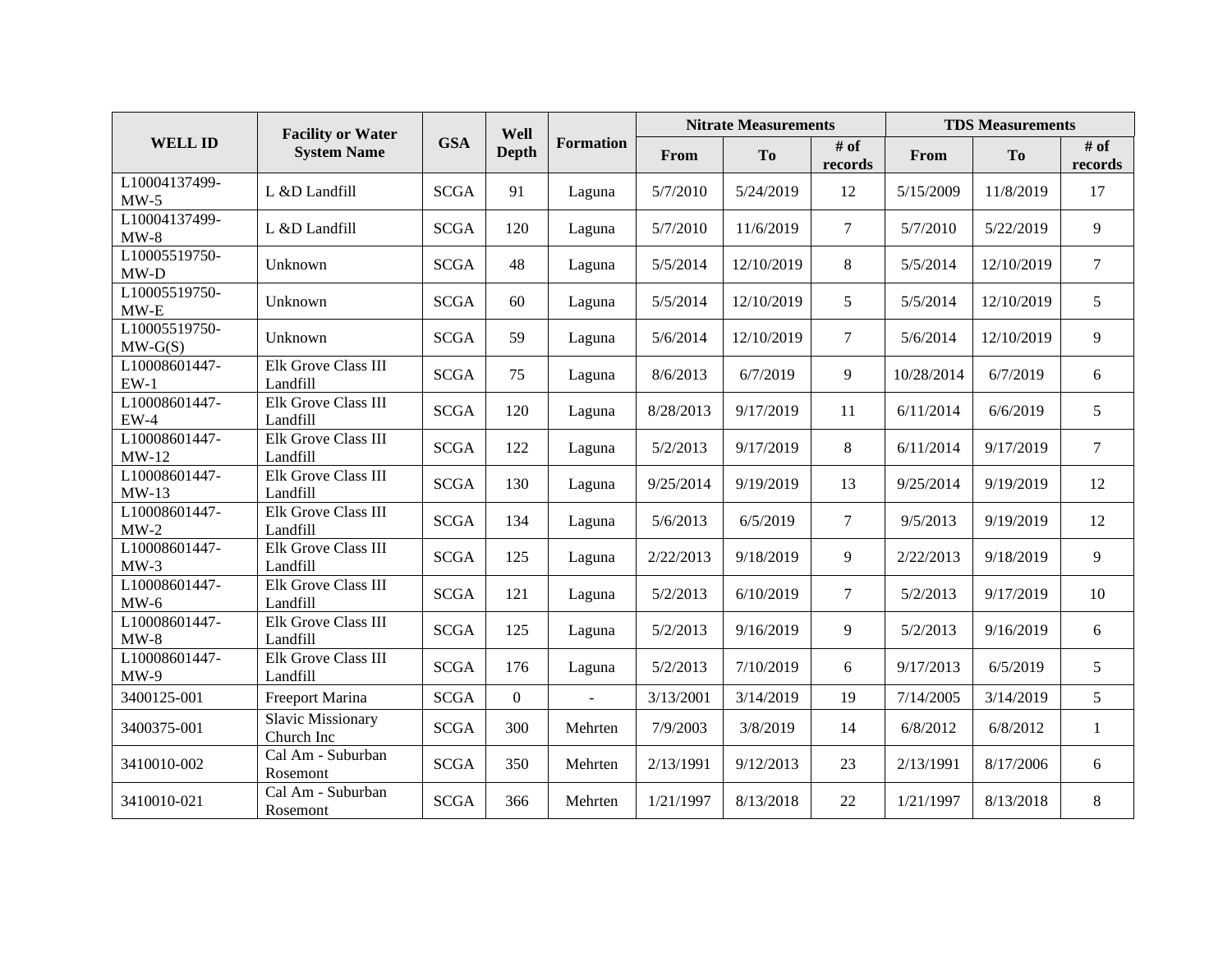|                                | <b>Facility or Water</b><br><b>System Name</b> | <b>GSA</b>  | Well<br><b>Depth</b> | <b>Formation</b> | <b>Nitrate Measurements</b> |           |                 | <b>TDS Measurements</b> |                |                 |
|--------------------------------|------------------------------------------------|-------------|----------------------|------------------|-----------------------------|-----------|-----------------|-------------------------|----------------|-----------------|
| <b>WELL ID</b>                 |                                                |             |                      |                  | From                        | <b>To</b> | # of<br>records | From                    | T <sub>o</sub> | # of<br>records |
| 3410015-020                    | Golden State Water Co.<br>- Cordova            | <b>SCGA</b> | 363                  | Mehrten          | 5/27/1986                   | 1/8/2019  | 32              | 5/27/1986               | 1/14/2014      | 11              |
| 3410015-022                    | Golden State Water Co.<br>- Cordova            | <b>SCGA</b> | 430                  | Mehrten          | 5/19/1993                   | 1/15/2019 | 24              | 5/19/1993               | 5/25/2017      | 11              |
| 3410015-029                    | Golden State Water Co.<br>- Cordova            | <b>SCGA</b> | 510                  | Mehrten          | 5/18/1998                   | 1/8/2019  | 20              | 5/18/1998               | 1/14/2014      | $\overline{7}$  |
| 3410023-015                    | Cal Am Fruitridge<br>Vista                     | <b>SCGA</b> | 340                  | Mehrten          | 2/15/1991                   | 1/19/2017 | 29              | 2/15/1991               | 1/11/2018      | $\tau$          |
| 3410029-015                    | SCWA-<br>Laguna/Vineyard                       | <b>SCGA</b> | 744                  | Mehrten          | 7/1/1988                    | 5/7/2019  | 22              | 7/1/1988                | 5/23/2018      | 9               |
| 3410029-017                    | SCWA-<br>Laguna/Vineyard                       | <b>SCGA</b> | $\overline{0}$       | $\mathbf{r}$     | 2/1/1995                    | 2/10/2020 | 24              | 8/20/1989               | 2/10/2020      | 10              |
| 3410029-018                    | SCWA-<br>Laguna/Vineyard                       | <b>SCGA</b> | 780                  | Mehrten          | 2/1/1995                    | 5/7/2019  | 19              | 2/10/1998               | 5/22/2014      | 9               |
| 3410029-020                    | SCWA-<br>Laguna/Vineyard                       | <b>SCGA</b> | 950                  | Mehrten          | 2/23/2000                   | 8/21/2018 | 16              | 2/23/2000               | 8/16/2017      | $\tau$          |
| 3410029-021                    | SCWA-<br>Laguna/Vineyard                       | <b>SCGA</b> | 303                  | Mehrten          | 10/19/1999                  | 8/23/2017 | 17              | 10/19/1999              | 8/20/2014      | $\overline{7}$  |
| 3410029-022                    | SCWA-<br>Laguna/Vineyard                       | <b>SCGA</b> | 366                  | Mehrten          | 10/26/2000                  | 8/16/2018 | 20              | 10/26/2000              | 8/16/2017      | 9               |
| 3410029-026                    | SCWA-<br>Laguna/Vineyard                       | <b>SCGA</b> | 979                  | Mehrten          | 10/25/2001                  | 8/15/2019 | 17              | 10/25/2001              | 5/11/2017      | 8               |
| 3410029-027                    | SCWA-<br>Laguna/Vineyard                       | <b>SCGA</b> | 720                  | Mehrten          | 11/19/2003                  | 5/22/2018 | 15              | 11/19/2003              | 2/5/2019       | 5 <sup>5</sup>  |
| 3410704-001                    | <b>SCWA Mather-Sunrise</b>                     | <b>SCGA</b> | 300                  | Mehrten          | 10/25/1999                  | 5/6/2019  | 18              | 8/27/2002               | 6/4/2014       | 5               |
| L10007396297-<br>$MW-12A$      | Kiefer Landfill                                | <b>SCGA</b> | 60                   | Mehrten          | 9/15/2015                   | 10/8/2019 | 5               | 9/15/2015               | 4/10/2019      | 5               |
| L10007396297-<br>$MW-12B$      | Kiefer Landfill                                | <b>SCGA</b> | 120                  | Mehrten          | 9/12/2016                   | 10/2/2019 | 5               | 5/20/2014               | 10/2/2019      | 8               |
| L10007396297-<br><b>MW-16A</b> | Kiefer Landfill                                | <b>SCGA</b> | 114                  | Mehrten          | 9/29/2015                   | 10/3/2019 | 5               | 11/5/2013               | 10/3/2019      | 8               |
| L10007396297-<br>$MW-17A$      | Kiefer Landfill                                | <b>SCGA</b> | 65                   | Mehrten          | 9/4/2014                    | 10/7/2019 | 11              | 9/22/2015               | 4/10/2019      | 5               |
| L10007396297-<br>$MW-20C$      | Kiefer Landfill                                | <b>SCGA</b> | 336                  | Mehrten          | 5/12/2015                   | 4/18/2019 | $\overline{4}$  | 6/2/2014                | 4/18/2019      | 6               |